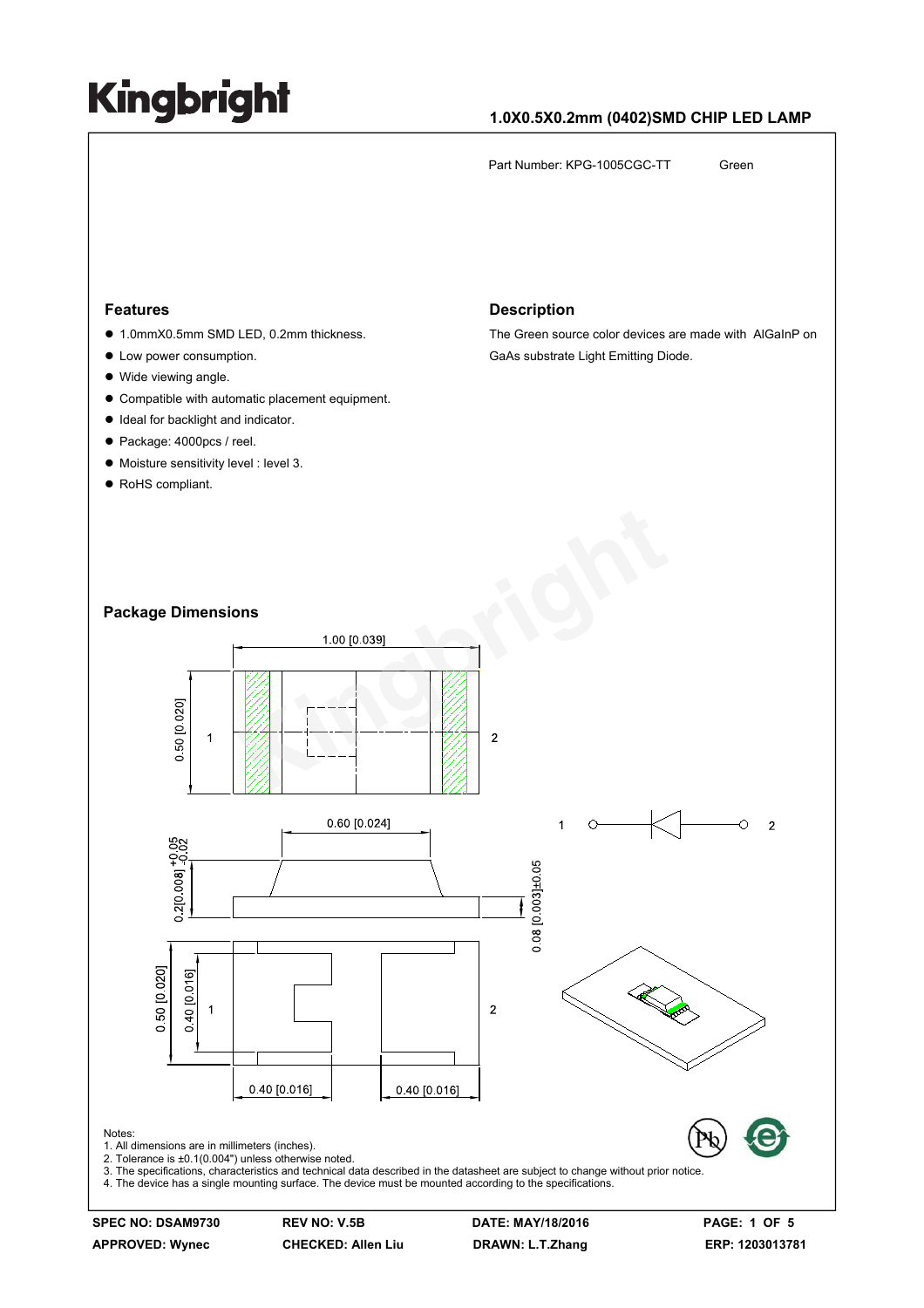#### **Selection Guide**

| Part No.       | <b>Emitting Color (Material)</b> | Lens Type          | Iv (mcd) [2]<br>@ 20mA |      | Viewing<br>Angle [1] |  |  |  |  |  |
|----------------|----------------------------------|--------------------|------------------------|------|----------------------|--|--|--|--|--|
|                |                                  |                    | Min.                   | Typ. | 201/2                |  |  |  |  |  |
| KPG-1005CGC-TT | Green (AlGaInP)                  | <b>Water Clear</b> | 12                     | 35   | $120^\circ$          |  |  |  |  |  |

Notes:

1. θ1 / 2 is the angle from optical centerline where the luminous intensity is 1 / 2 of the optical peak value.

2. Luminous intensity / luminous Flux: + / -15%. 3. Luminous intensity value is traceable to CIE127-2007 standards.

#### **Electrical / Optical Characteristics at TA=25°C**

| Symbol                                                                                                                                                                                                                                                                                              | <b>Parameter</b>         | <b>Emitting Color</b> | Typ. | Max. | Units  | <b>Test Conditions</b> |  |  |  |
|-----------------------------------------------------------------------------------------------------------------------------------------------------------------------------------------------------------------------------------------------------------------------------------------------------|--------------------------|-----------------------|------|------|--------|------------------------|--|--|--|
| λpeak                                                                                                                                                                                                                                                                                               | Peak Wavelength          | Green                 | 572  |      | nm     | $IF=20mA$              |  |  |  |
| λD [1]                                                                                                                                                                                                                                                                                              | Dominant Wavelength      | Green                 | 571  |      | nm     | $IF=20mA$              |  |  |  |
| $\Delta\lambda$ 1/2                                                                                                                                                                                                                                                                                 | Spectral Line Half-width | Green                 | 20   |      | nm     | $IF=20mA$              |  |  |  |
| <b>VF [2]</b>                                                                                                                                                                                                                                                                                       | <b>Forward Voltage</b>   | Green                 | 2    | 2.4  | $\vee$ | $IF=20mA$              |  |  |  |
| lR.                                                                                                                                                                                                                                                                                                 | Reverse Current          | Green                 |      | 10   | uA     | $V_R = 5V$             |  |  |  |
| Notes:<br>1. Wavelength: $+$ / -1nm.<br>2. Forward Voltage: + / -0.1V.<br>3. Wavelength value is traceable to CIE127-2007 standards.<br>4. Excess driving current and / or operating temperature higher than recommended conditions may result in severe light degradation or<br>premature failure. |                          |                       |      |      |        |                        |  |  |  |

### **Absolute Maximum Ratings at TA=25°C**

| <b>Parameter</b>             | <b>Values</b>                        | <b>Units</b> |  |
|------------------------------|--------------------------------------|--------------|--|
| Power dissipation            | 60                                   | mW           |  |
| DC Forward Current           | 25                                   | mA           |  |
| Peak Forward Current [1]     | 120                                  | mA           |  |
| Reverse Voltage              | 5                                    |              |  |
| <b>Operating Temperature</b> | -40 $^{\circ}$ C To +85 $^{\circ}$ C |              |  |
| Storage Temperature          | -40 $^{\circ}$ C To +85 $^{\circ}$ C |              |  |

Notes:

1. 1/10 Duty Cycle, 0.1ms Pulse Width.

2. Relative humidity levels maintained between 40% and 60% in production area are recommended to avoid the build-up of static electricity – Ref JEDEC/JESD625-A and JEDEC/J-STD-033.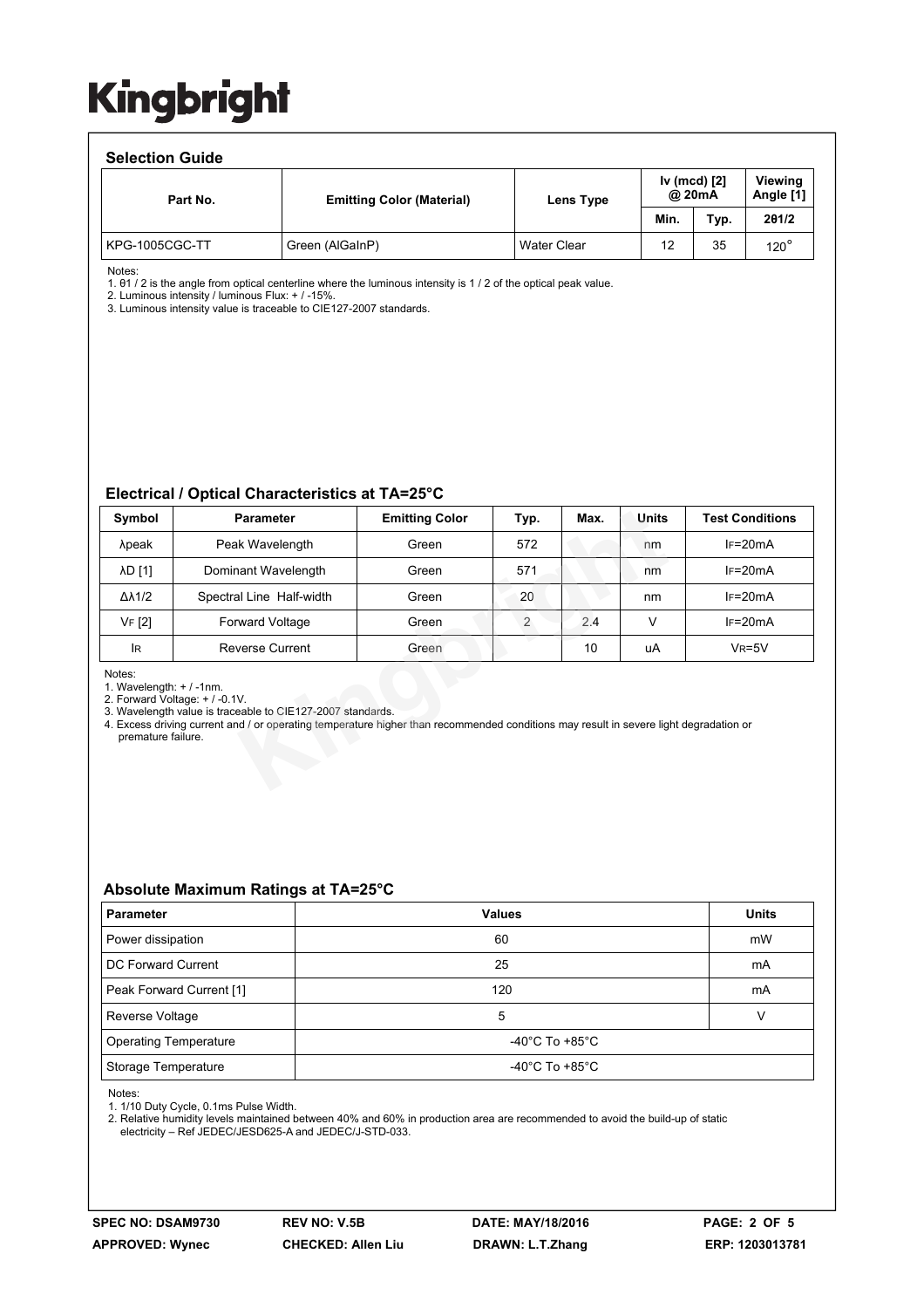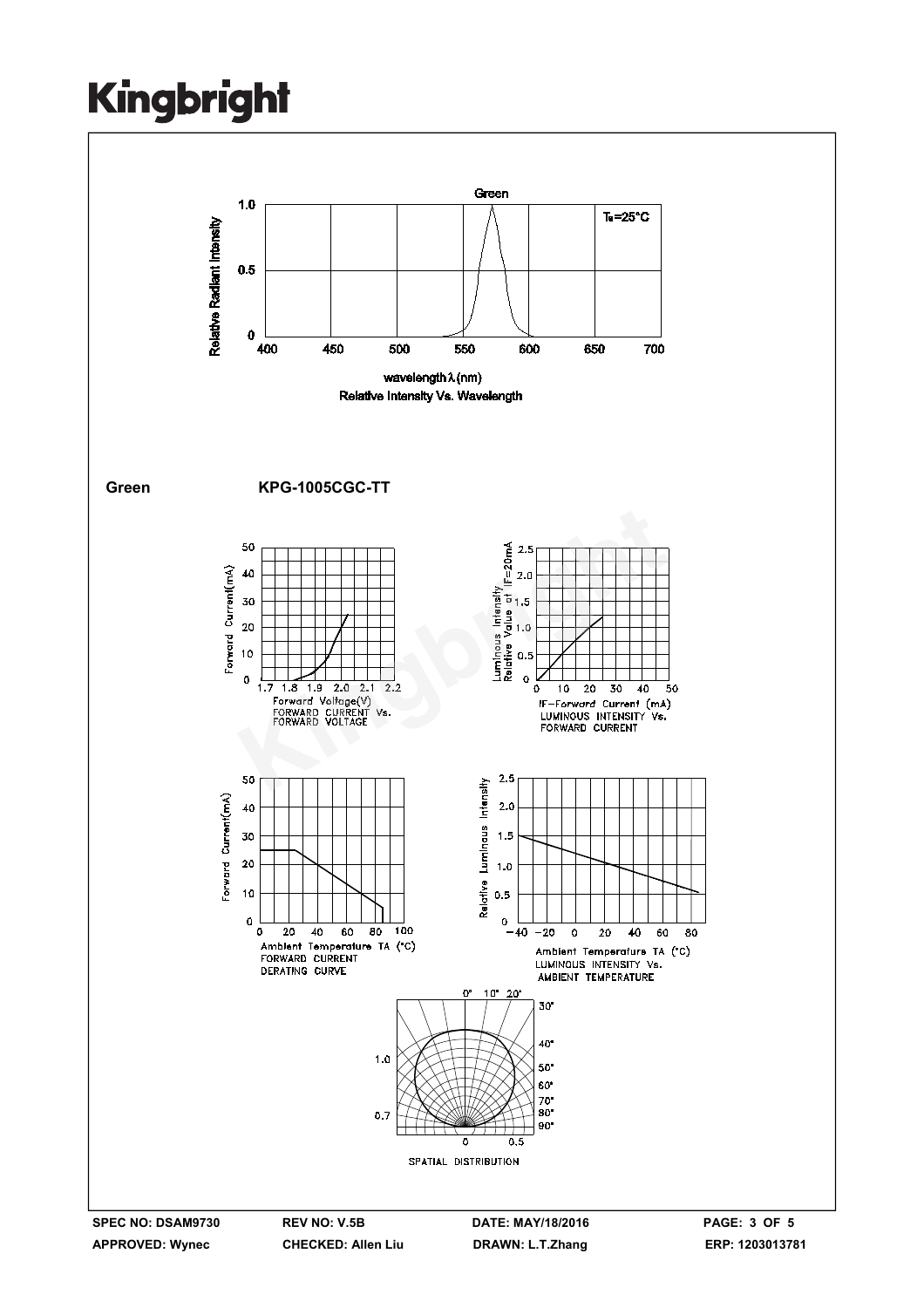## **KPG-1005CGC-TT**

**Reflow soldering is recommended and the soldering profile is shown below. Other soldering methods are not recommended as they might cause damage to the product.** 

Reflow Soldering Profile For Lead-free SMT Process.